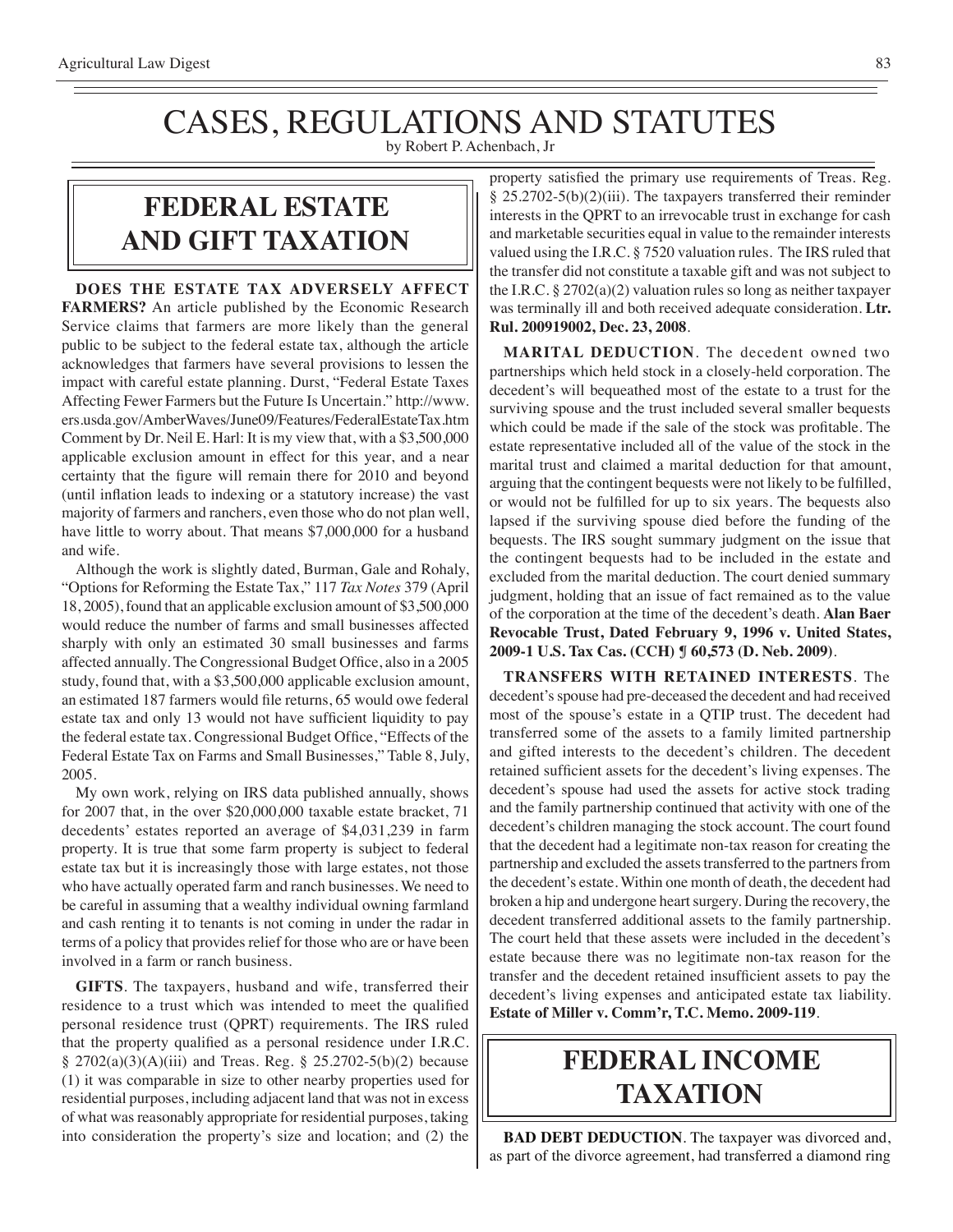to the former spouse. The former spouse was supposed to pay any liabilities associated with real property transferred to the spouse under the divorce agreement but the taxpayer was required to pay a loan against a house when the spouse failed to make payments. In addition, the taxpayer agreed to pay the former spouse's separate income tax liability for the last tax year of their marriage. The taxpayer claimed a theft loss for the ring, loan payments and tax payment. The court disallowed the theft loss deductions because (1) the ring was awarded to the former spouse under the divorce agreement, (2) the taxpayer was not a guarantor of the loan payments, and (3) the taxpayer had made the tax payments under a separate settlement with the former spouse. The appellate court affirmed. **Ferguson v. Comm'r, 2009-1 U.S. Tax Cas. (CCH) § 50,390 (5th Cir. 2009),** *aff'g***, T.C. Memo. 2006-32**.

#### **CORPORATIONS**

CONTROLLED CORPORATIONS. The IRS has adopted as final regulations that provide guidance to taxpayers for determining which corporations are included in a controlled group of corporations. **74 Fed. Reg. 25147 (May 27. 2009)**.

EXECUTIVE COMPENSATION. The taxpayer corporation, prior to becoming a publicly-held corporation, entered into an employment contract with one of its executives. Under I.R.C. § 162(m) limits the deduction for covered employees applies where the compensation exceeds \$1 million. However, Treas. Reg. § 1.162-  $27(f)(1)$  provides that the deduction limitation does not apply to compensation paid under an agreement entered into prior to the time a corporation becomes publicly held. Treas. Reg. § 1.162-27(f)(2) provides that a corporation may rely on Treas. Reg.  $\S 1.162-27(f)(1)$ until the earliest of: (i) the expiration of the plan or agreement; (ii) the material modification of the plan or agreement, within the meaning of Treas. Reg.  $\S 1.162-27(h)(1)(iii)$ ; (iii) the issuance of all employer stock and other compensation that has been allocated under the plan; or (iv) the first meeting of shareholders at which directors are to be elected that occurs after the close of the third calendar year following the calendar year in which the initial public offering occurs or, in the case of a privately held corporation that becomes publicly held without an initial public offering, the first calendar year following the calendar year in which the corporation becomes publicly held. The IRS ruled that compensation, including the grant of stock, is not subject to the deduction limitation where paid prior to the expiration of the earliest reliance period in sections 1.162-27(f)(1)(i) - (iv). **Ltr. Rul. 200919020, Feb. 2, 2009**.

**DEPENDENTS**. The taxpayer was divorced and the former spouse had legal and physical custody of the couple's child. The taxpayer did not provide any evidence of the amount of time the child lived with the taxpayer and the divorce child custody agreement provided that the former spouse would claim the child as a dependent for federal income tax purposes. The former spouse did not sign a document stating that the spouse would not claim the child as a dependent. The taxpayer paid child support payments during the tax year and claimed the child as a dependent on the taxpayer's federal tax return. The court held that the taxpayer was not entitled to the dependency deduction, child tax credit or earned income tax credit for the child. **Irions v. Comm'r, T.C. Memo. 2009-96**.

**DISABLED ACCESS CREDIT**. The taxpayer entered into a contract to purchase pay phones which were modified to provide

easier access by disabled persons. The agreement provided for guaranteed minimum payments to the taxpayer but provided that the phone company had responsibility for locating, installing, monitoring and maintaining the phones. The agreement allowed the taxpayer to sell the phones back to the company after five years at the same price, or earlier less a 10 percent restocking fee. The taxpayer claimed depreciation deductions for the phones and claimed a tax credit, under I.R.C. § 44, the disabled access credit. The court held that the taxpayer did not have sufficient ownership interest in the phones to take a depreciation deduction. The court noted that the taxpayer had no responsibility for maintenance and no risk of loss of value because of the buy-back provision. The court also held that the disabled access credit could not be claimed by the taxpayer for the same reason as the denial of depreciation deductions. **Snyder v. Comm'r, T.C. Memo. 2009-97; Loveland v. Comm'r, T.C. Memo. 2009-98; Doherty v. Comm'r, T.C. Memo. 2009-99**.

**DISASTER LOSSES.** On April 21, 2009, the president determined that certain areas in Florida are eligible for assistance from the government under the Disaster Relief and Emergency Assistance Act (42 U.S.C. § 5121) as a result of severe storms, tornadoes, and flooding, which began on March 26, 2009. **FEMA-1831-DR.** On April 22, 2009, the president determined that certain areas in Indiana are eligible for assistance from the government under the Act as a result of severe storms, tornadoes, and flooding, which began on March 8, 2009. **FEMA-1832-DR.**  On April 23, 2009, the president determined that certain areas in Georgia are eligible for assistance from the government under the Act as a result of severe storms, tornadoes, and flooding, which began on March 26, 2009. **FEMA-1833-DR.**  On April 27, 2009, the president determined that certain areas in Arkansas are eligible for assistance from the government under the Act as a result of severe storms and tornadoes which began on April 9, 2009. **FEMA-1834-DR.** On April 28, 2009, the president determined that certain areas in Alabama are eligible for assistance from the government under the Act as a result of severe storms, tornadoes, and flooding, which began on March 25, 2009. **FEMA-1834-DR.** Accordingly, taxpayers in the areas may deduct the losses on their 2008 federal income tax returns. See I.R.C. § 165(i).

The IRS has reminded taxpayers that, effective for 2009: (1) the 10-percent adjusted gross income limit for losses no longer applies; and (2) taxpayers must reduce the loss from each casualty event by \$500. Taxpayers have the option of claiming disasterrelated casualty losses on either their 2008 or 2009 federal returns. However, because of recent law changes, while claiming the losses on 2008 returns may result in faster refunds, waiting until 2009 to make the claim may be more beneficial depending on the taxpayer's circumstances. **See West Virginia Disaster Relief Notice OHWV09-41**.

**DISCHARGE OF INDEBTEDNESS**. The taxpayer defaulted on credit card payments and the credit card company obtained a judgment for the amount owed plus interest. The taxpayer filed for bankruptcy but the case was dismissed when the taxpayer failed to make the plan payments. Several years later, the credit card company forgave the debt and issued a Form 1099-C, Cancellation of Debt, for the amount the taxpayer owed on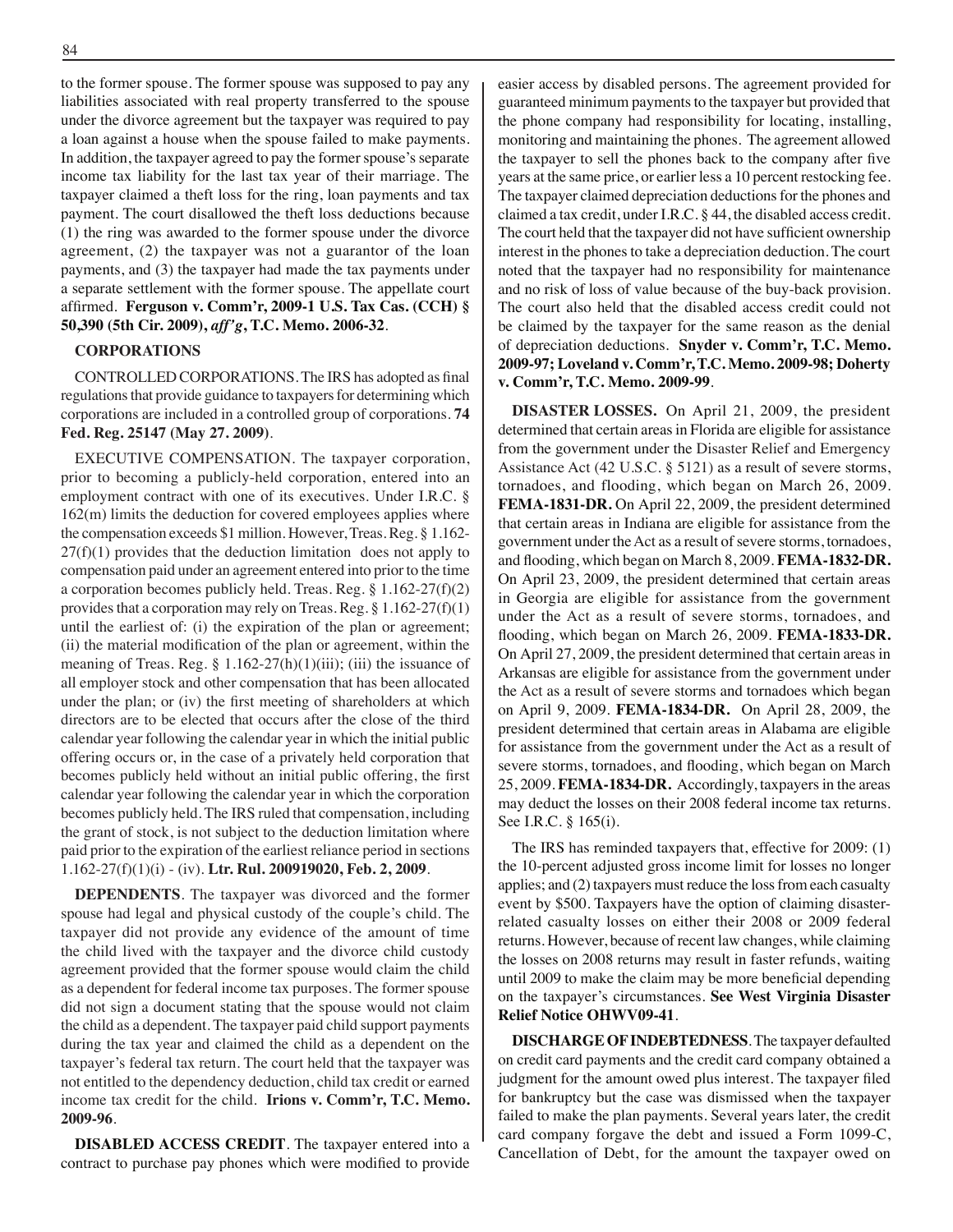the account at the time. The taxpayer provided no evidence of insolvency at the time the credit card debt was forgiven. The court held that the amount of credit card debt forgiven was taxable income because the taxpayer was not insolvent and the debt was not forgiven as part of a bankruptcy case. **Hill v. Comm'r, T.C. Memo. 2009-101**.

**EDUCATION EXPENSES**. The taxpayer was a public school teacher and was employed full-time under a non-tenured status. In order to maintain that status, the taxpayer incurred education expenses during the year. The additional education would also be necessary for the taxpayer to obtain a higher status. The court held that the cost of the additional education was deductible because the education was required to maintain the taxpayer's eligibility as a teacher, even though it would also make the taxpayer eligible for a higher employment status. **Ray v. Comm'r, T.C. Summary Op. 2009-71**.

**ELECTRICITY PRODUCTION CREDIT**. The IRS has announced the 2009 inflation adjustment factor (1.4171) and the reference price used in determining the availability of the renewable electricity production credit to taxpayers producing electricity using wind at 4.32 cents per kilowatt hour. The inflation adjustment factor and reference prices apply to calendar year 2009 sales of kilowatt hours of electricity produced in the U.S. and its possessions from qualified energy resources. The renewable electricity production credit for calendar year 2009 is 2.1 cents per kilowatt hour on sales of electricity produced from wind energy, closed-loop biomass, geothermal energy and solar energy and 1.1 cents per kilowatt hour on sales of electricity produced from open-loop biomass, small irrigation power, landfill gas, trash combustion, qualified hydropower, marine and hydrokinetic energy facilities. **Notice 2009-40, 2009-1 C.B. 931**.

**HEALTH SAVINGS ACCOUNTS**. For tax years beginning after December 31, 2006, the maximum annual HSA is the indexed statutory amount, without reference to the deductible of the high deductible health plan. For calendar year 2010, the limitation on deductions under I.R.C.  $\S$  223(b)(2)(A) for an individual with self-only coverage under a high deductible health plan is \$3,050 (\$6,150 for family coverage). For calendar year 2010, a "high deductible health plan" is defined under I.R.C. §  $223(c)(2)(A)$  as a health plan with an annual deductible that is not less than \$1,200 for self-only coverage or \$2,400 for family coverage, and the annual out-of-pocket expenses (deductibles, copayments, and other amounts, but not premiums) do not exceed \$5,950 for self-only coverage or \$11,900 for family coverage. **Rev. Proc. 2009-29, I.R.B. 2009-22**.

**INCOME**. The taxpayers were members of the armed services on active duty who received a housing allowance which was paid to a private housing contractor on a military base. As part of a housing renovation program, the contractor paid the moving expenses of soldiers and families who were moved so that their housing could be renovated. In a Chief Counsel Advice letter, the IRS ruled that the payment for the moving expenses was not income to the taxpayers. **CCA Ltr. Rul. 200919031, March 20, 2009**.

**IRA**. Under I.R.C. § 72(t)(2)(D), an early distribution from an IRA is not subject to the additional 10-percent tax on early withdrawals if the amount is used to pay health insurance premiums in a tax year in which the taxpayer has received 12 consecutive weeks of unemployment compensation during that tax year or the succeeding year. In a Chief Counsel Advice letter, the IRS ruled that the Section  $72(t)(2)(D)$  exception applies to self-employed taxpayers if the taxpayer can demonstrate that the taxpayer would have received unemployment compensation except for the fact that the taxpayer was self-employed. The ruling does not indicate what evidence would be sufficient. **CCA Ltr. Rul. 200920052, April 8, 2009**.

The taxpayer elected to receive distributions from an IRA in equal periodic payments. In one tax year, the taxpayer also received additional distributions which were entirely used to pay higher education expenses for the taxpayer's child. The taxpayer filed Form 5329, Additional Taxes on Qualified Plans and reported that the additional distributions were not subject to the 10 percent additional tax under the exception in I.R.C.  $\S$  72(t)(7) for higher education expenses. The issue was whether the additional distributions were counted toward the payments received under the equal payment election, resulting in all of those payments being subject to the 10 percent additional tax for early distributions. The court held that the additional payments eligible for the higher education expenses were not a modification of the equal periodic payments; therefore, the equal payments were not subject to the 10 percent additional tax. **Benz v. Comm'r, 132 T.C. No. 15 (2009)**.

**INNOCENT SPOUSE**. The taxpayer and former spouse had filed joint income tax returns which contained deductions from tax shelters which were found to be improper. The taxpayer requested innocent spouse relief for the resulting tax liability after the couple divorced and the IRS conceded the relief to the taxpayer. The former spouse intervened and provided evidence that the taxpayer had actual knowledge of the items claimed on the returns and argued that the taxpayer was not entitled to innocent spouse relief. Although the court found that the intervenor's evidence of the taxpayer's actual knowledge of the tax return items was persuasive, the court held that the evidence was not so compelling as to require overturning the IRS grant of innocent spouse relief. **Willela-Wilcox v. Comm'r, T.C. Summary Op. 2009-75**.

**INTEREST RATE**. The IRS has announced that, for the period July 1, 2009 through September 30, 2009, the interest rate paid on tax overpayments remains at 4 percent (3 percent in the case of a corporation) and for underpayments remains at 4 percent. The interest rate for underpayments by large corporations remains at 6 percent. The overpayment rate for the portion of a corporate overpayment exceeding \$10,000 remains at 1.5 percent. **Rev. Rul. 2009-17, I.R.B. 2009-26.**

**LIKE-KIND EXCHANGES**. The taxpayer was a beneficiary of a trust which owned a one-third interest in a family farm as tenantsin-common with two other trusts, originally for the benefit of the taxpayer's two siblings. The one sibling died and the property in that trust passed to the surviving spouse and children. The decedent's survivors wanted to liquidate their interest in the farm. The three trusts exchanged their tenants-in-common interests for three equal valued fee simple interests in the farm. The ruling noted that the decedent's trust had a higher tax basis in its interest because of the death of the decedent. After the exchange, the decedent's trust's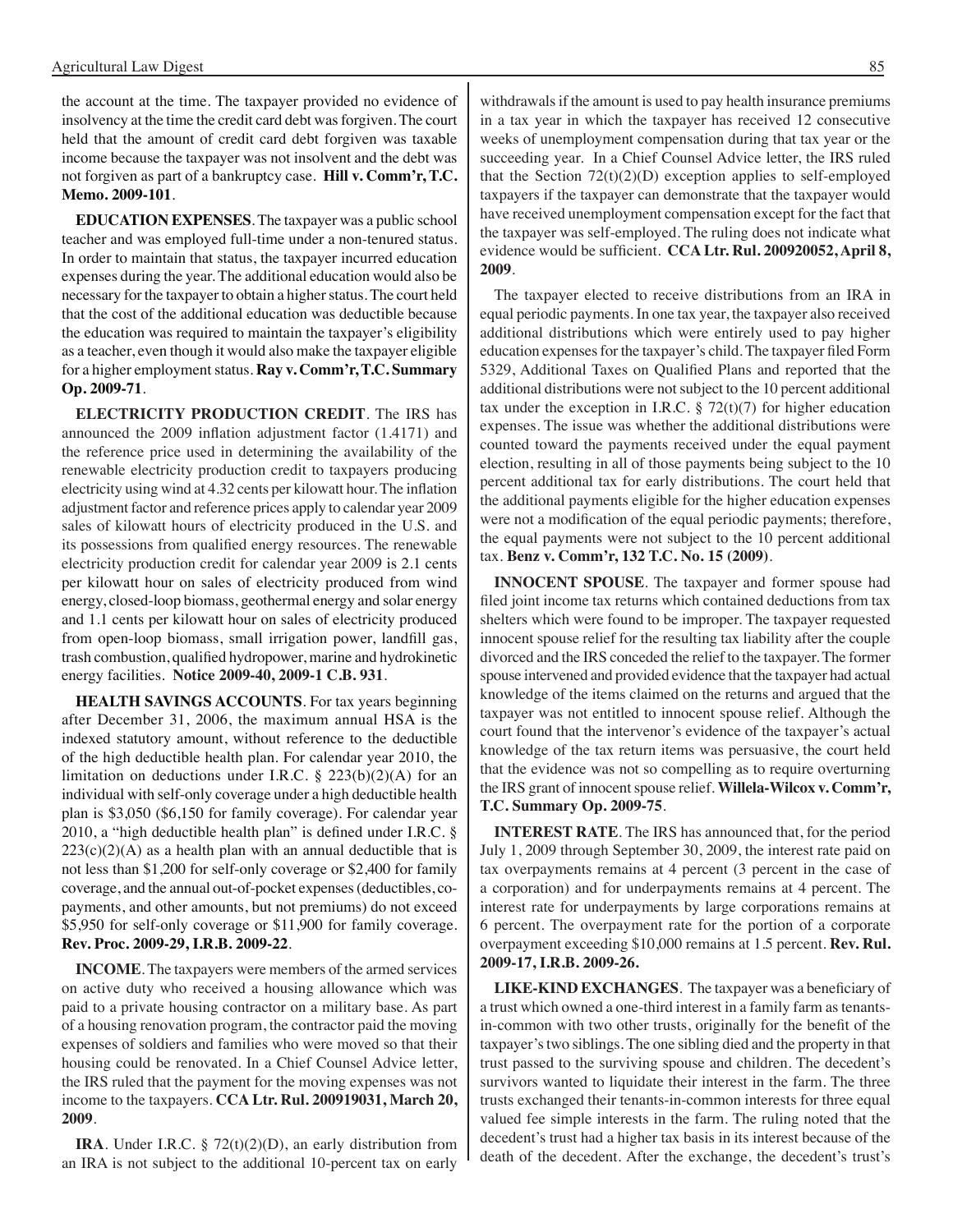share of the property was sold to an unrelated party but the taxpayer and the other sibling retained their properties for use in a trade or business or for investment. The IRS noted that, although the taxpayer and other sibling were related parties, neither planned to sell their interests within two years. The IRS ruled that the taxpayer and other sibling were not related to the decedent's trust; therefore, the sale of the decedent's trust's interest in the farm after the exchange did not cause recognition of gain from the exchange under I.R.C. § 1031(f) which prohibits like-kind exchange nonrecognition treatment where exchanged property is sold by a related party within two years after the exchange. **Ltr. Rul. 200920032, Feb. 3, 2009; Ltr. Rul. 200920027, Feb. 3, 2009**. **See also the lead article by Dr. Harl on page 81 of this issue**.

**MEAL EXPENSES**. A certified public accountant was permanently enjoined from preparing federal tax returns claiming that mariners were entitled to deductions for meal expenses while working on board a ship, even though no meal expenses were actually incurred. **United States v. Kapp, 2009-1 U.S. Tax Cas. (CCH) ¶ 50,376 (9th Cir. 2009)**.

#### **PARTNERSHIPS**

ADMINISTRATIVE ADJUSTMENTS. The taxpayer was one of three partners in a partnership which claimed a large charitable deduction for the contribution of software to a university. The partnership claimed the charitable deduction on a return which also claimed a double deduction for health insurance premiums paid. The premiums were claimed as health insurance expenses and as "other deductions." However, although the partners had equal shares of partnership profits and expenses generally, both the proper and duplicative health insurance deductions were not allocated equally. The IRS challenged the charitable deduction under the TEFRA partnership audit procedures. The taxpayer attempted to challenge the use of the TEFRA audit procedures, arguing that the partnership was a "small partnership" exempt from the procedures. Under the definition of "small partnership," in Treas. Reg.  $\S 301.6231(a)(1)-1T(a)(3)$ , a small partnership must allocate all deductions in the same proportion as other income and deductions. The court acknowledged that health insurance premiums are not relevant to the "same share" rule but held that the inclusion of the premiums as "other deductions" made them subject to the "same share" rule. The court noted that the IRS was entitled to rely on the income tax return to determine the nature of all deductions and was not required to determine whether the claimed "other deductions" were properly characterized. The case was affirmed in an appellate decision designated as not for publication. **Nehrlich v. Comm'r, 2009-1 U.S. Tax Cas. (CCH) ¶ 50,394 (9th Cir. 2009),** *aff'g***, T.C. Memo. 2007-88**.

The taxpayers were members of a TEFRA partnership which filed amended Schedules K-1 which reflected a decrease in income and deductions. The taxpayers filed an amended return and sought a refund as part of an appeal of an assessment made before the filing of the amended Schedules K-1. The taxpayers did not include a Form 8082, Notice of Inconsistent Treatment of Administrative Adjustment Request (AAR). In addition, the amended return did not substantially comply with the requirements for an AAR because it was not filed in the manner required for a Form 8082 and did not include all the information required to be provided on a Form 8082. A copy of the amended return was not filed with the IRS center

where the partnership return was filed and the amended return did not list the partnership's address, the partnership tax year to which the requested adjustments related and a detailed explanation of the specific reasons for the requested adjustments. The court held that, because the taxpayers did not file Form 8082 and the amended return did not substantially comply with the requirements of Form 8082, the income and deduction items remained partnership items over which the Tax Court did not have jurisdiction. **Samueli v. Comm'r, 132 T.C. No. 16 (2009)**.

**PENALTIES**. The taxpayers, husband and wife, were assessed accuracy-related penalties under I.R.C. § 6662 for tax liabilities arising form the use of trusts. The taxpayer claimed that they had relied on the advice of legal counsel in the claiming of deductions and income; however, the evidence showed that the taxpayers had sought counsel from an attorney who did not specialize in tax matters and who had specifically advised the taxpayers to seek the advice of a tax specialist. The taxpayers claimed to have relied on the advice of two tax specialists but neither specialist testified and the taxpayers did not present evidence of their qualifications. The court held that the accuracy-related penalty was properly assessed. The appellate court affirmed in a decision designated as not for publication. **Kierstead v. Comm'r, 2009-1 U.S. Tax Cas. (CCH) ¶ 50,391 (9th Cir. 2009),** *aff'g***, T.C. Memo. 2007-158**.

**PENSION PLANS**. For plans beginning in May 2009 for purposes of determining the full funding limitation under I.R.C. § 412(c)(7), the 30-year Treasury securities annual interest rate for this period is 3.76 percent, the corporate bond weighted average is 6.43 percent, and the 90 percent to 100 percent permissible range is 5.78 percent to 6.43 percent. **Notice 2009-45, I.R.B. 2009-22**.

The taxpayer was employed by a city as a emergency medical technician and obtained several loans from the taxpayer's retirement fund. The taxpayer applied for a refinancing of the loans and the loan processing authorization document explicitly stated that the refinancing option would likely result in taxable income. The document also offered two other options that would not result in taxable income: (1) an additional loan on the original terms; or (2) a new loan for a smaller amount. The original loan provided for 77 payments and the refinancing loan set the number of payments to the maximum of 130. The plan issued a Form 1099-R, Distributions From Pensions, Annuities, Retirement or Profit-Sharing Plans, reporting a distribution. The IRS assessed the taxpayer taxes on the distribution plus the 10 percent additional tax on early distributions. The court held that, under Treas. Reg.  $§ 1.72(p)-1, Q-20, A-20(a)(2),$  the extension of the payment time to 130 months caused the replacement loan to be added to the amount of the loans replaced, resulting in loans in excess of the limit provided by I.R.C. § 72(p)(2)(A) and a taxable distribution for the amount in excess of the limit. **Marquez v. Comm'r, T.C. Summary Op. 2009-80**.

**RETURNS.** The IRS has published on its web site Publication 4779, Facts about Terminating or Merging Your Exempt Organization. **http://www.irs.gov/pub/irs-tege/p4779.pdf**

Taxpayers affected by the severe storms, flooding, mudslides and landslides in West Virginia counties of Mingo and Wyoming on May 3, 2009, have until July 2, 2009, to file returns, pay taxes and perform other time-sensitive acts otherwise due between May 3, 2009, and July 2, 2009. The filing extension does not apply to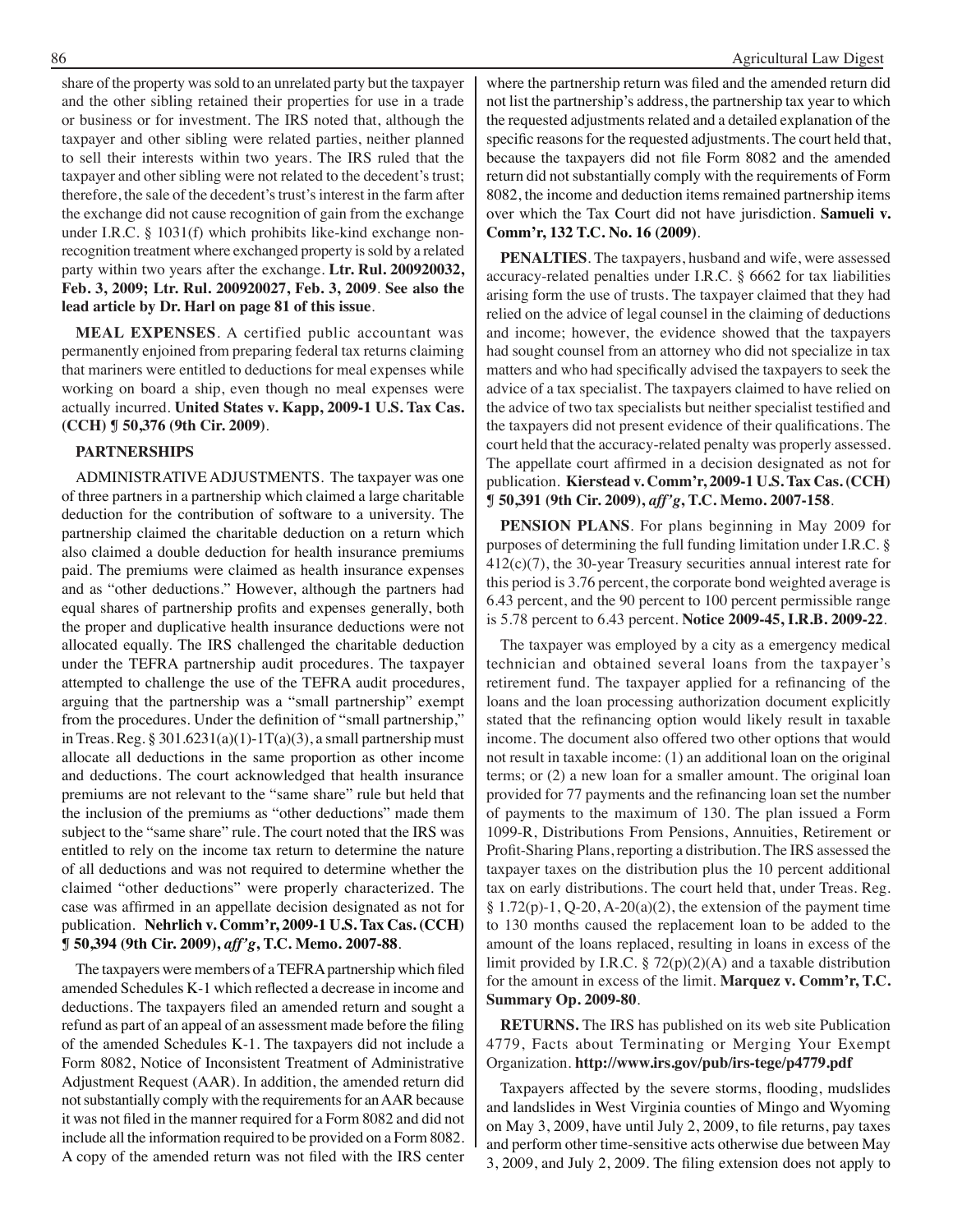information returns in the Forms W-2, 1098, 1099 series, 1042-S or 8027, or to employment or excise tax deposits. **West Virginia Disaster Relief Notice OHWV09-41.**

#### **Safe Harbor interest rates**

|                                    |      | <b>June 2009</b>                     |      |      |
|------------------------------------|------|--------------------------------------|------|------|
|                                    |      | Annual Semi-annual Quarterly Monthly |      |      |
| <b>Short-term</b>                  |      |                                      |      |      |
| AFR                                | 0.75 | 0.75                                 | 0.75 | 0.75 |
| 110 percent AFR                    | 0.83 | 0.83                                 | 0.83 | 0.83 |
| 120 percent AFR                    | 0.90 | 0.90                                 | 0.90 | 0.90 |
|                                    |      | Mid-term                             |      |      |
| AFR                                | 2.25 | 2.24                                 | 2.23 | 2.23 |
| 110 percent AFR                    | 2.48 | 2.46                                 | 2.45 | 2.45 |
| 120 percent AFR                    | 2.71 | 2.69                                 | 2.68 | 2.68 |
| Long-term                          |      |                                      |      |      |
| AFR                                | 3.88 | 3.84                                 | 3.82 | 3.81 |
| 110 percent AFR                    | 4.26 | 4.22                                 | 4.20 | 4.8  |
| 120 percent AFR                    | 4.66 | 4.61                                 | 4.58 | 4.57 |
| Rev. Rul. 2009-16, I.R.B. 2009-23. |      |                                      |      |      |

**SALE OF TIMBER**. The IRS has adopted as final regulations governing the information reporting requirements for sales or exchanges of standing timber for lump-sum payments. Currently, I.R.C. § 6045(e) requires a "real estate reporting person," as defined in I.R.C. § 6045(e)(2), to make an information return and furnish a statement to the transferor with respect to a real estate transaction that consists in whole or in part of the sale or exchange of "reportable real estate." Treas. Reg. § 1.6045-4(b)(2) defines "reportable real estate" as, among other things, any present or future ownership interest in land. Treas. Reg. § 1.6045-4(c)(2)(i) provides that no return of information is required with respect to a sale or exchange of an interest in timber, provided that the sale or exchange of such property is not related to the sale or exchange of reportable real estate. The regulations provide that sales or exchanges of standing timber for lump-sum payments are "reportable real estate" transactions under Treas. Reg. § 1.6045-  $4(b)(2)$  and, thus, are to be reported as provided in I.R.C. § 6045(e) and the regulations. **74 Fed. Reg. 25429 (May 28, 2009)**.

**SELF-EMPLOYMENT INCOME**. The taxpayer was employed with a company which provided social workers to schools. The company issued the taxpayer a Form 1099-MISC listing the income. The taxpayer's return claimed the compensation as other income but did not pay any self-employment tax on the compensation. The taxpayer conceded that the income was selfemployment income but claimed that the taxpayer could not pay the tax because of personal expenses. The court held that there was no exception for inability to pay taxes and affirmed the IRS assessment of self-employment taxes on the compensation. **George v. Comm'r, T.C. Summary Op. 2009-79**.

**TRAVEL EXPENSES**. The taxpayer was self-employed fulltime as an interpreter by the state court system. The taxpayer and spouse lived in one city and the taxpayer accepted a job in another city while the spouse finished schooling. The taxpayer stayed at a motel during the days the taxpayer worked as an interpreter. The taxpayer also held part-time positions in the residence city. The spouse accepted a position in yet another city and the taxpayer sought and eventually obtained an interpreter position closer to the city where the spouse was employed. The taxpayer rented a house in the spouse's employment city and eventually sold the

original house. The major issue was which city was considered the tax home for purposes of travel expenses. The court held that the taxpayer was not entitled to deduct travel, meals and other expenses for the employment in the other city because that city was considered the tax home for that employment. **Allen v. Comm'r, T.C. Memo. 2009-102**.

**WORK OPPORTUNITY TAX CREDIT**. Section 1221 of the American Recovery and Reinvestment Tax Act of 2009,Pub. L. No. 111-5, Div. B, Tit. I, (2009) amended I.R.C. § 51 to add two new targeted groups for purposes of the WOTC. Unemployed veterans and disconnected youth who begin work for an employer during 2009 or 2010 shall be treated as members of a targeted group for purposes of the WOTC. The IRS has issued a notice which sets forth the statutory definitions of "unemployed veteran" and "disconnected youth," and provides guidance on the definition of "disconnected youth." It also provides transition relief for employers who hire unemployed veterans or disconnected youth after December 31, 2008, and before July 17, 2009. **Notice 2009- 28, I.R.B. 2009-24**.

### **right-to-farm**

**LEGISLATION**. Oklahoma has enacted amendments to it rightto-farm law, Okla. Stat. tit. 50, § 1.1, to include in its definition of agricultural activities the "improvements or expansion to the activities provided in this paragraph including, but not limited to, new technology, pens, barns, fences, and other improvements designed for the sheltering, restriction, or feeding of animals of aquatic life, for storage of produce or feed, or for storage or maintenance of implements. If the expansion is part of the same operating facility, the expansion need not be contiguous; . . ." The new legislation also provides:

"No action for nuisance shall be brought against agricultural activities on farm or ranch land which has lawfully been in operation for two (2) years or more prior to the date of bringing the action. The established date of operation is the date on which an agricultural activity on farm or ranch land commenced activity. If the physical facilities of the agricultural activity or the farm or ranch are subsequently expanded or new technology adopted, the established date of operation for each change is not a separately and independently established date of operation and commencement of the expanded activity does not divest the farm or ranch of a previously established date of operation. In any action for nuisance in which agricultural activities are alleged to be a nuisance, and which action is found to be frivolous by the court, the defendant shall recover the aggregate amount of costs and expenses determined by the court to have been reasonably incurred in connection with defending the action, together with a reasonable amount for attorney fees. This section does not relieve agricultural activities of the duty to abide by state and federal laws, including, but not limited to, the Oklahoma Concentrated Animal Feeding Operations Act and the Oklahoma Registered Poultry Feeding Operations Act.

The new provisions are effective Nov. 1, 2009. **Okla. H.B. 1482**.